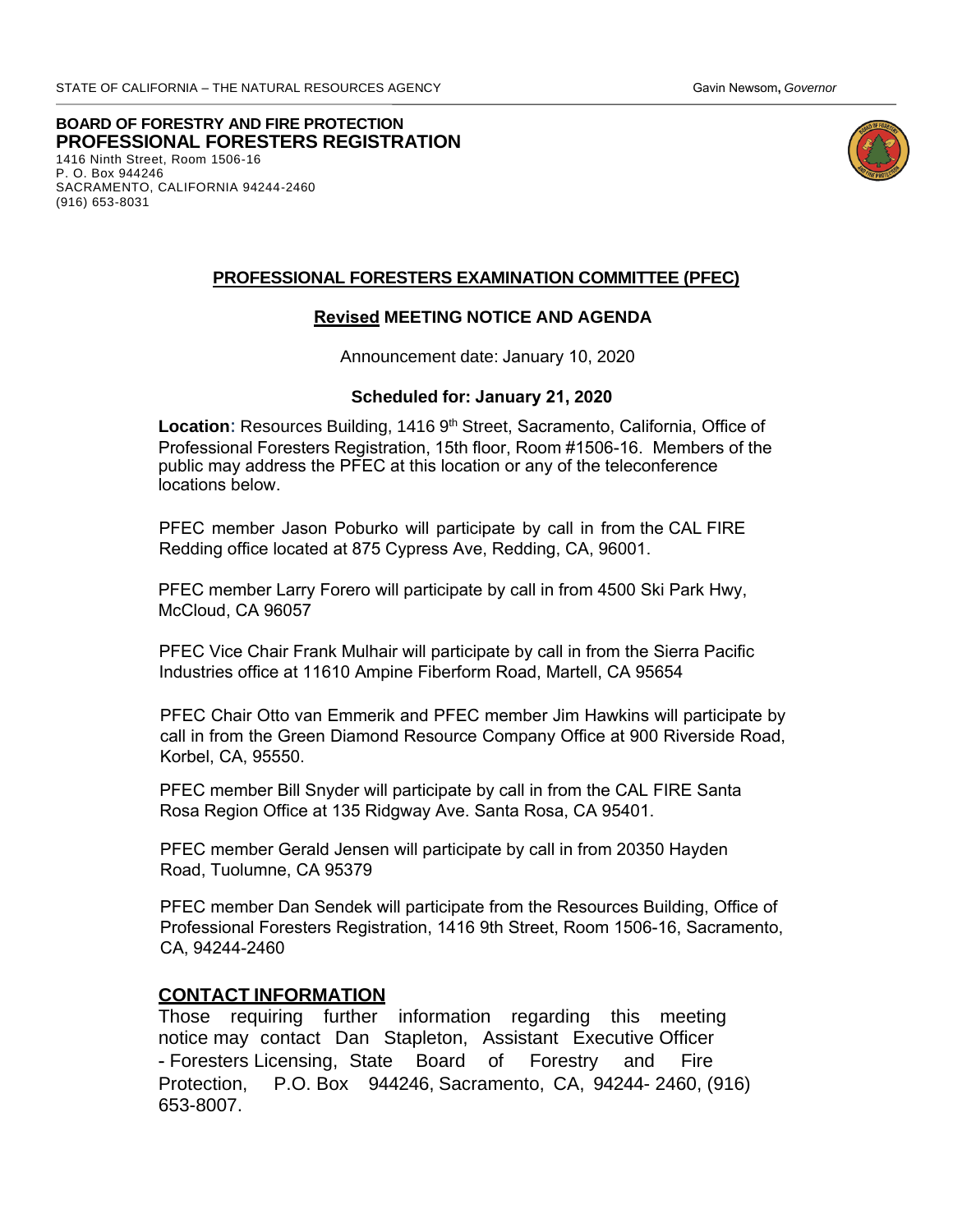# **WEBCAST:**

Generally, the Professional Foresters Examining Committee (PFEC) meetings will be vi[ewable via live webcast.](mailto:publiccomments@bof.ca.gov) Webcasts will be noticed on the Board website at http:// bof.fire.ca.gov where members of the public may register for the webinar(s). PFEC members will be in attendance at the noticed location of the meeting along with any members of the public that choose to attend. Recordings of the PFEC meeting are not preserved. The physical meetings will continue if the webinar broadcast is interrupted or terminated for any reason. Public comments on agenda items may be accepted via live webcast if the comments are concise and limited in number, and if feasible. Please see the section on Submission of Written Materials for information on submitting a written comment.

# **PERSONS WITH DISABILITIES**

Pursuant to the Americans with Disabilities Act, individuals who, because of a disability, need special assistance to attend or participate in a PFEC Meeting may request assistance at the Board Office, 1416 9th Street, Sacramento, CA. 95814 or by calling (916) 653-8007. Requests should be made one week in advance whenever possible. These facilities are accessible to persons with disabilities.

# **SUBMISSIONS OF WRITTEN MATERIALS**

The public is encouraged to comment on any item on the PFEC agenda, as applicable, or a non-agenda item within the jurisdiction of the PFEC. You may submit your comments by one of the following methods (only one is necessary): **E-mail:** publiccomments@bof.ca.gov **Fax:** (916) 653-0989 **U.S. mail:** Board of Forestry and Fire Protection

PO Box 944246 Sacramento, CA 94244-2460

# **WHEN WILL MY AGENDA ITEM BE HEARD?**

The PFEC strives to begin each session at the time listed on the Meeting Notice and to consider each agenda item in the sequence listed. However, all times indicated and the order of business are approximate and subject to change. The Board may also act on recommendations by its committees on items listed in their respective agendas, including recommendations for notice of rulemaking.

## **VISUAL PRESENTATIONS/MATERIALS**

PowerPoint presentations must be provided on a USB flash drive, flash memory card, DVD or CD. **All presentations are considered part of the public record**. All electronic formats must be Windows PC compatible. It is recommended that a hard copy of any electronic presentation be submitted in case of technical difficulties.